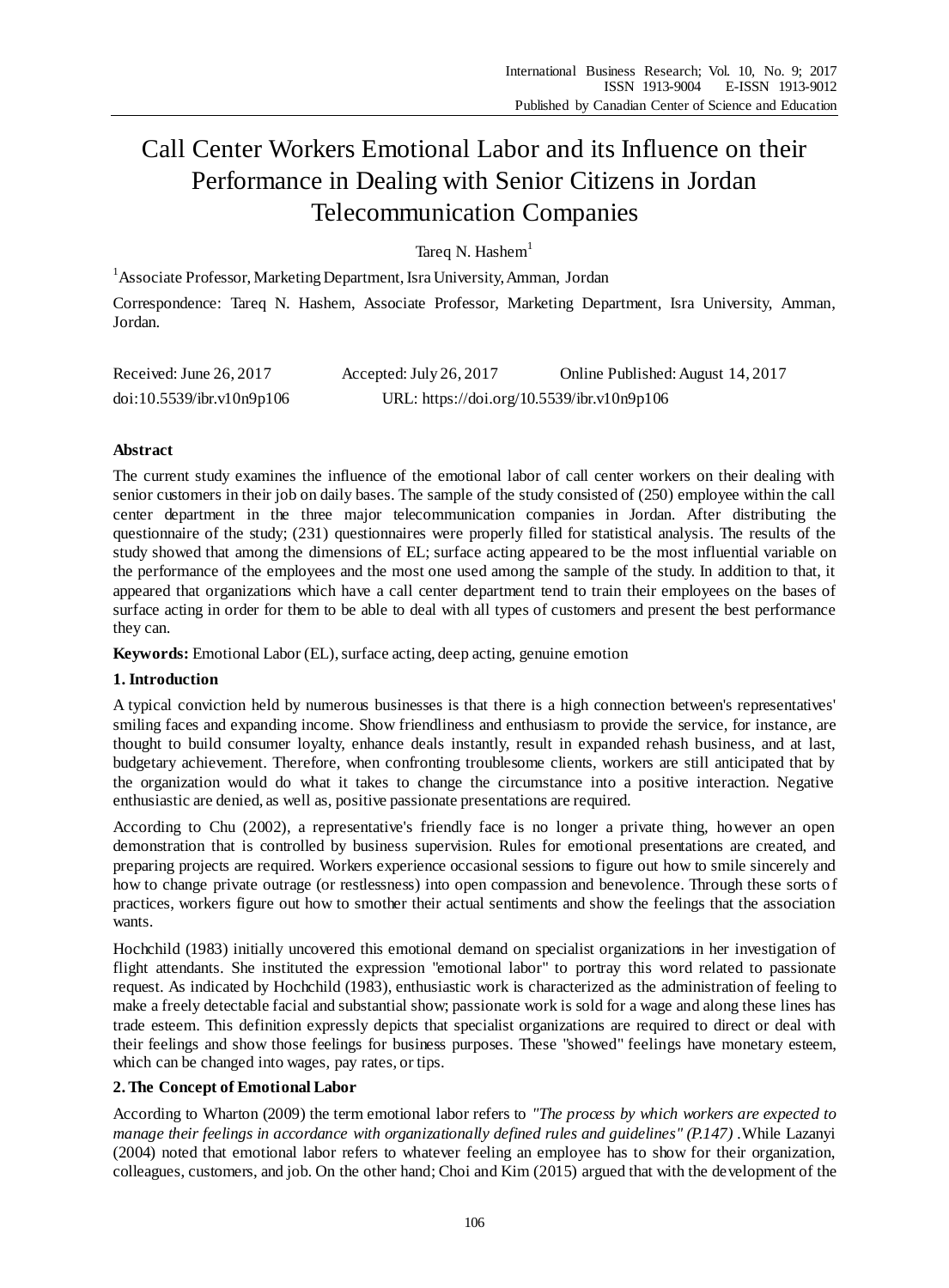research on the human behavior field there appeared no clear definition for the term emotional labor noting that the sound of the term itself is somewhat related to the feeling of an individual (employee).

The Emotional Labor Theory manages feelings which workers feel, or claim to feel, to meet their occupation prerequisites. In any case, the possibility of enthusiastic work is the administration of sentiments to make substantial and facial showcases consistent with social necessities. Passionate work has trade esteem, since it is paid wages for (Liu and Zhang, 2014).

This definition recommends that enthusiastic work is principally valuable to the business and association. A uniform conduct by all representatives will bring about productive satisfaction of obligations, arrangement of great administrations, and consistent clients. Enthusiastic work improves the productivity of working, diminishes the need of direct control, and reduces interpersonal issues. Then again, writing information demonstrates that the impacts which passionate work has on people are overwhelmingly pessimistic. A noteworthy reason for the advancement of negative impacts on representatives is that, through executing passionate mandates, managers restrict their workers' entitlement to unconstrained activity (Grandey, 2000).

Moreover, the relatively higher rate of mental-physical illness among experts who perform emotional work is a fact supported by information from clinical reviews. As Schaubroeck and Jones (2000) have pointed out, the underlying engine of higher rates of tumors and cardiovascular disease coming due to a non-renounceable framework is to be seen in permanently hiding emotions.

Integrators distinguish guide with pre-requisites excited regularly as the unit is inseparable with fatigue. In addition, if the individual even neglects to meet the prerequisites at work, the psychic check procedure of his/her social character will be harmed, which will prompt to a feeling of futility and additionally expanded affinity to submit suicide (Burke, 1991).

Payne, Jick and Burke (1982) presumed that enthusiastic work influences intense and lasting perspectives similarly. Therefore of negative impacts, an individual may lose his/her slant or inclination, as well as capacity to perform passionate work.

# **3. Problem Statement**

One of the professions which have been known to deal a lot with the idea of emotional labor is workers in the field of call centers. The profession of a call center is known as a physical place where customer and other telephone calls are handled by an organization, usually with some amount of computer automation. What characterizes the call center professions is the fact that an employee has to deal lively and directly with multiple segments of the society in order to solve technical problems, answer inquiries, and guide customers into certain problem solving techniques.

Given that a call center employee has to deal with different segments of the society, then dealing with senior citizens is one of the segments that an employee has to deal with. It is widely known that with the aging process there come many complications that an individual goes through; one of them is the fact that they need more time in understanding and comprehending stuff such as technology and technical issues. The call center agent (employee) has to be aware of this idea and has to put into perspective that a senior customer inquiring about a certain idea might need more time compared to young customers and other segments of the society.

#### **4. Aim of the Study**

Based on the argument above, and launching from the fact that there have been many studies which took into perspective the influence of the idea of emotional labor (EL) on the performance on the employees, and ho w the customers receive the service; the current research study aims at examining the influence of the call center workers emotional labor on their performance in dealing with senior citizens in Jordan telecommunication companies.

#### **5. Hypotheses of the Study**

In order to achieve the aim of the study; the author has focused on some aspects so as to study them through the methodology of the study. The dimensions of the EL have been chosen in order to understand their influence on the performance of the call center employees in dealing with senior citizens.

The main hypothesis will be:

There is a statistically significant relationship between emotional labor and the performance of the employee in dealing with senior citizens.

The sub-hypotheses will be;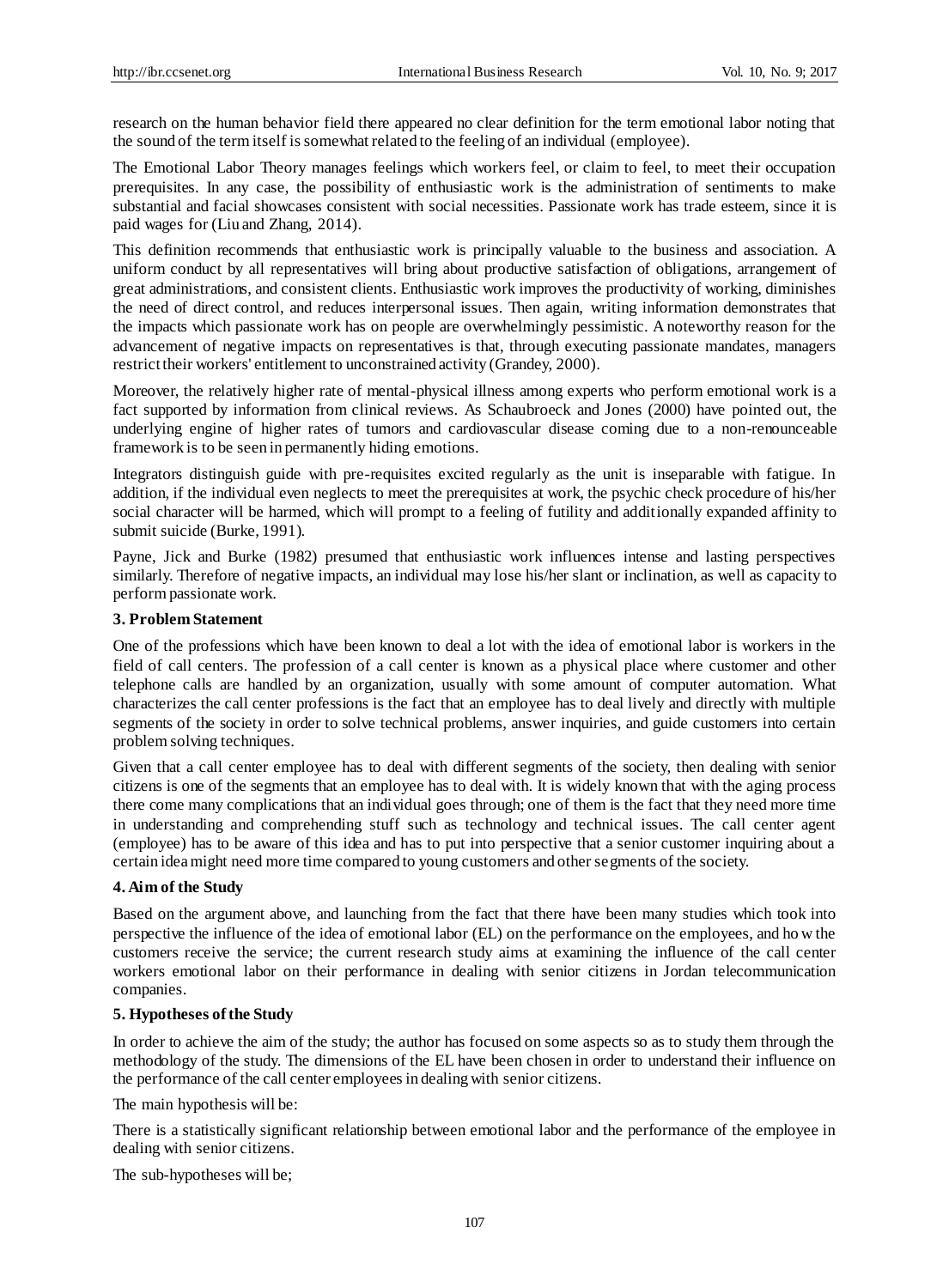**H01**: There is a statistically significant influence of surface acting on the performance of the call center employees in dealing with senior citizens in telecommunication companies in Jordan.

**H02**: There is a statistically significant influence of deep acting on the performance of the call center employees in dealing with senior citizens in telecommunication companies in Jordan.

**H03**: There is a statistically significant influence of genuine emotion on the performance of the call center employees in dealing with senior citizens in telecommunication companies in Jordan.

#### **6. Model of the Study**

Based on the previous set of hypotheses; the author has developed the following model launching from a study by Monaghan (2006) titled: *Emotional Labor in Customer Service Work: The Perceived Difficulty and Dispositional Antecedents".*

Based on that, the model of the study will be as following:



Figure 1. Model of the Study

# **7. Literature Review**

## *7.1 Emotional Labor*

Emotions are sentiments that individuals encounter, decipher, ponder, express, and oversee. They emerge through social cooperation, and are impacted by social, interpersonal, and situational conditions. Generally, in our day by day lives, we frequently wind up stifling sentiments and presenting all the more socially acknowledged feeling that is regarded more fitting. For instance, demonstrating fervor about an associate's advancement or stifling annoyance while being cut off by somebody in a holding up line. Managing one's feelings to consent to social standards then is alluded to as "Emotional Labor" (Monaghan, 2006).

The sociologist Arlie Russell Hochschild coined the term "Emotional Labor" back in 1983 in her book title: "The Managed Heart: The Commercialization of Feeling". In her book, Hochschild defined emotional labor as "The management of feeling to create a publicly observable facial and bodily display" (P.7). This definition of Hochschild originated from the dramaturgical point of view of client interaction, where the client is the group of onlookers, the worker is the performing artist, and the work setting is the stage. In this viewpoint, the execution includes impression administration of administration workers where performing artists may utilize expressive gadgets keeping in mind the end goal to accomplish a certain objective. At the end of the day, overseeing feelings is one path for workers to accomplish authoritative objectives. In the event that a worker were to express a discouraged temperament or outrage toward a collaborator or client, that would destroy the execution. Hochscbild's (1983) dramaturgical viewpoint offered two principle routes for on-screen characters to oversee feelings: through surface acting, where one directs the enthusiastic expressions, and through deep acting, where one intentionally alters sentiments keeping in mind the end goal to express the fancied feeling.

#### *7.2 Determinants of EL*

According to Choi and Kim (2015) there are two different determinant of emotional labor, the first is the individual characteristics, and the other is the job characteristics, it is said that these two concepts have an influence on the emotional labor in an individual.

Individual characteristics is one of the predecessors that influence emotional labor, the factors identified with individual qualities are (emotional contagion, empathic concern and job emotion). Emotional contagion alludes to an inherent affectability of a characteristic osmosis with the feeling communicated by others, where a procedure of intellectual elucidation is not included in offering the feeling to others. Individuals with emotional contagion effectively relate to others sincerely in light of the fact that they express their feeling effortlessly, however feel focused on immediately when they smother their feeling. In this way, emotional contagion can emphatically influence emotional labor. (Chu (2002) found that emotional contagion significantly affects the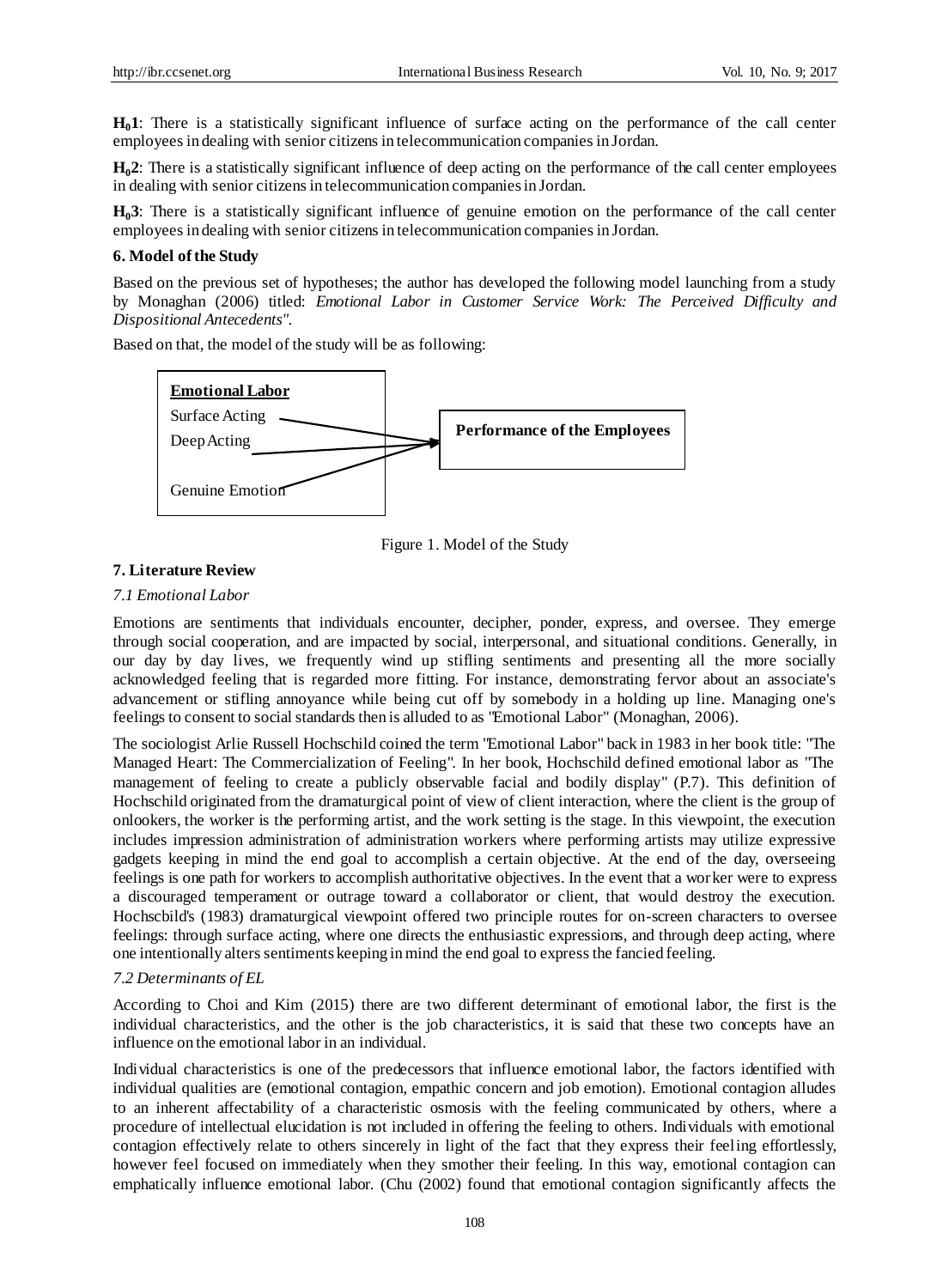profound acting of representatives. Interestingly, Brotheridge and Grandey (2002) uncovered that emotional contagion influences surface acting. It is derived that the distinction in the outcomes is inferable from the distinction in tests.

#### *7.3 Dimensions of Emotional Labor*

There are many dimensions of emotional labor, for instance, Morris and Feldman (1996) noted that there are four dimensions for the concept of emotional labor which are *(frequency of appropriate emotional display, attentiveness to required display rules, variety of emotions to be displayed, and emotional dissonance generated by having to express organizationally desired emotions not genuinely felt)* (P.1).

On the other hand, Hochchild (1979, 1983) stemmed her dimensions of the emotional labor based on their approach of performing. Hochchild depicts two sorts of emotional labor: surface acting and deep acting. Surface acting includes worker's recreating feelings that are not really felt, by changing their outward appearances (facial gestures, motions, or voice tone) when displaying required feelings. Deep acting happens when representative's sentiments don't fit the circumstance; then they utilize their preparation or past experience to work up fitting feelings.

However, Ashforth & Mael (1989) presented the idea of emotional labor with one more item launching from Hochschild's dimensions, they argued that emotional labor is a concept that is based on three main dimensions which are {surface acting, Deep acting and Genuine Emotions}.

As for the surface acting, it refers to the group of emotions that an individual feel but at the same time manages to cover these feeling through some of the surface factors like the face gestures, the appearance, the voice tone and the reactions (Brotheridge & Lee, 2003). The deep acting is the set of emotions that individuals have which don't suit the situation that they are in, so, they use their experience in working out these feeling and transform them into a feeling that is much appropriate to the scene. As for the third dimension which is the genuine emotion, it refers to the state were the surface acting and the deep acting are disabling the individual from showing their true feelings towards a certain situation (Choi, Kim and Kin, 2014).

## *7.4 EL and Performance*

Performance is defined as the set of skills, abilities, duties, and knowledge that are required in order to be able to measure a certain level of achievement (Dobre, 2013). Based on that definition, the idea of performance is deeply influenced by the external environment factors that impose some certain aspects of changes on the employees. One of these factors is the emotional labor. On that notion; Chao, Xinmei and Zizhen (2013) noted that emotional labor along with its dimensions deeply influence the creativity of the employee which in it turn can influence their performance. The authors argue that when there is a logical level of emotional labor, and with some support from the supervisors and the top management in organizing the set of emotions that employees develop towards their job with the course of time; the creativity of the employee can highly be influenced which may lead to a better performance.

On the other hand, Mohan Bursalı, Bağcı and Bayrak Kök (2014) noted that there is a relationship between emotional labor and the performance of the job. The authors add that there is no way that an individual can separate between emotions and the job they are doing, positive emotions lead to better work, negative emotions lead to a low performance. In addition to that, the authors noted through the study that natural (genuine) emotions were valued more compared to surface of deep acting emotions which gives an indication that genuine emotions in the work place are mostly appreciated by employees in developing their performance.

## *7.5 EL and Call Center Profession*

In a study by Goodwin, Groth and Frenkel (2011) in which the authors aimed at examining the influence of EL strategies (surface acting and deep acting) on the overall performance of call center employees. Through an online survey which was completed by call center employees from two different large financial services organizations the employees were asked about their use of the surface and deep acting strategies in order to overcome some of the obstacles that face them in their job. The results of the study noted that employees of the call center department were more attached to the surface acting strategy which has lead them to a certain level of emotional exhaustion while the deep acting was not attached to the employees daily reactions and emotions.

Another study by Holman, Chissick and Totterdell (2002) about the role of performance monitoring on the emotional labor of the employees. The study was applied on a sample of 347 call center employees in two different UK call centers. The results of the study showed that the intensity in the performance monitoring has lead to some sort of emotional exhaustion which negatively influence the performance of the employees in dealing with daily problems and negatively influence the problem solving skills that employees had.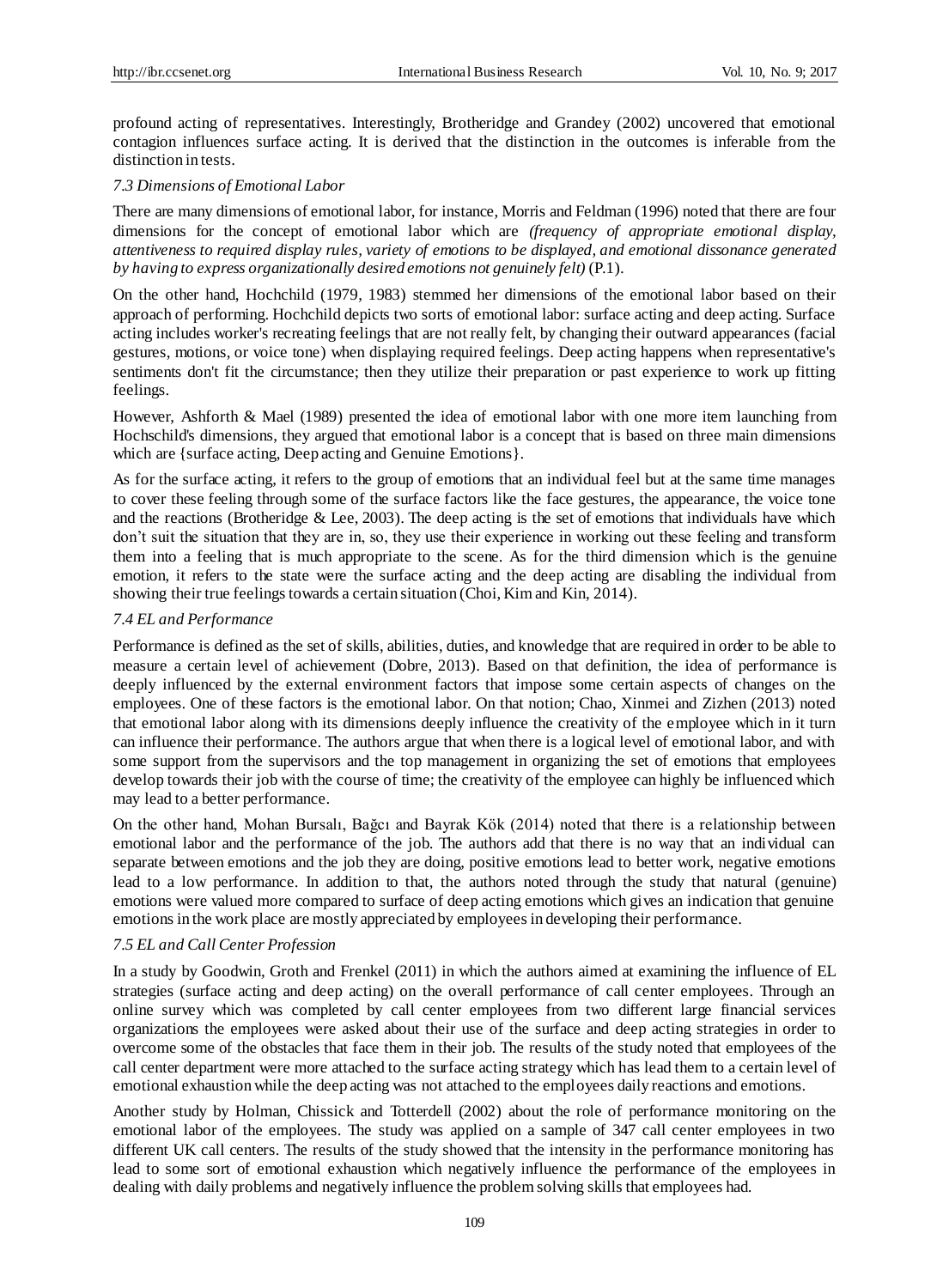## **8. Methodology**

The nature of the current research is positivist. Positivist research is some type of researches in which the author seeks to gain knowledge using scientific approaches in accordance with the chosen tool of the study. In this sense, the method of the current research is quantitative in its approach and aims at extracting knowledge from the environment on which the application is taking place.

#### *8.1 Tool of the Study*

The current research study has adopted a questionnaire in order to collect the needed data from the sample of the study. The questionnaire was built by the researcher himself with some aid from previous researches which examined one or more of the variables of the current study.

#### *8.2 Population and Sample*

The population of the study consisted of all telecommunications companies in Jordan which was only 3 companies so the author has chosen to take them all as the sample of the study. Call center employees were chosen to form the sample of the study. A convenience sample of (250) employees were chosen to complete the questionnaire. However, (231) employees filled the questionnaire in a proper way that enabled the statistical processing.

#### *8.3 Statistical Processing*

The following statistical processes were used to analyze the collected data of the current research study.

- 1. Multiple Regressions
- 2. Descriptive Analysis
- 3. Reliability Test

#### **9. Analysis and Discussion**

The following section will present the analysis of the data which were gathered through the questionnaire. The section will be divided into two parts; the first is the demographic variables while the second part is the analysis of the variables of the study in accordance with the questions of the survey.

## *9.1 Demographic Variables*

Percentages and frequencies were computed to the responses of the sample of the study.

Table 1. Sample's Distribution According to Demographic Information

| Category     | Freq.                                          | $\%$                     |  |
|--------------|------------------------------------------------|--------------------------|--|
| Gender       |                                                |                          |  |
| Male         | 160                                            | 69.3                     |  |
| Female       | 71                                             | 30.7                     |  |
|              | Age                                            |                          |  |
| $22 - 27$    | 122                                            | 53                       |  |
| 28-33        | 85                                             | 37                       |  |
| $34 - 40$    | 24                                             | 10                       |  |
| Over 41      | -                                              | $\overline{\phantom{a}}$ |  |
|              | <b>Marital Status</b>                          |                          |  |
| Single       | 170                                            | 74                       |  |
| Married      | 44                                             | 19                       |  |
| Divorced     | 17                                             |                          |  |
|              | How long have you been a call center employee? |                          |  |
| $2 - 4$      | 201                                            | 87                       |  |
| $5 - 7$      | 30                                             | 13                       |  |
| $8 - 10$     |                                                |                          |  |
| Over 10      | $\overline{\phantom{0}}$                       | $\overline{\phantom{0}}$ |  |
| <b>Total</b> |                                                | 231                      |  |

According to table 1 above, more than half of the sample was males with a percentage of 69.3% while the percentage of the females was 30.7% which reveals that most of the workers in the three major telecommunication companies in Jordan were males. This result can be attributed to the nature of the work which requires long and late hours of working which appeared to be suiting males more than females. As for the variable of the age; it appeared that 53% of the sample was young employees with age range of 22-27 years old; this result can be attributed to the fact that most people don't look at call center as a profession more than a source of income. The marital status here also showed that the highest rank came for single people with a percentage of 74% while 19% of the sample was married people and 7% of the sample was divorced, again the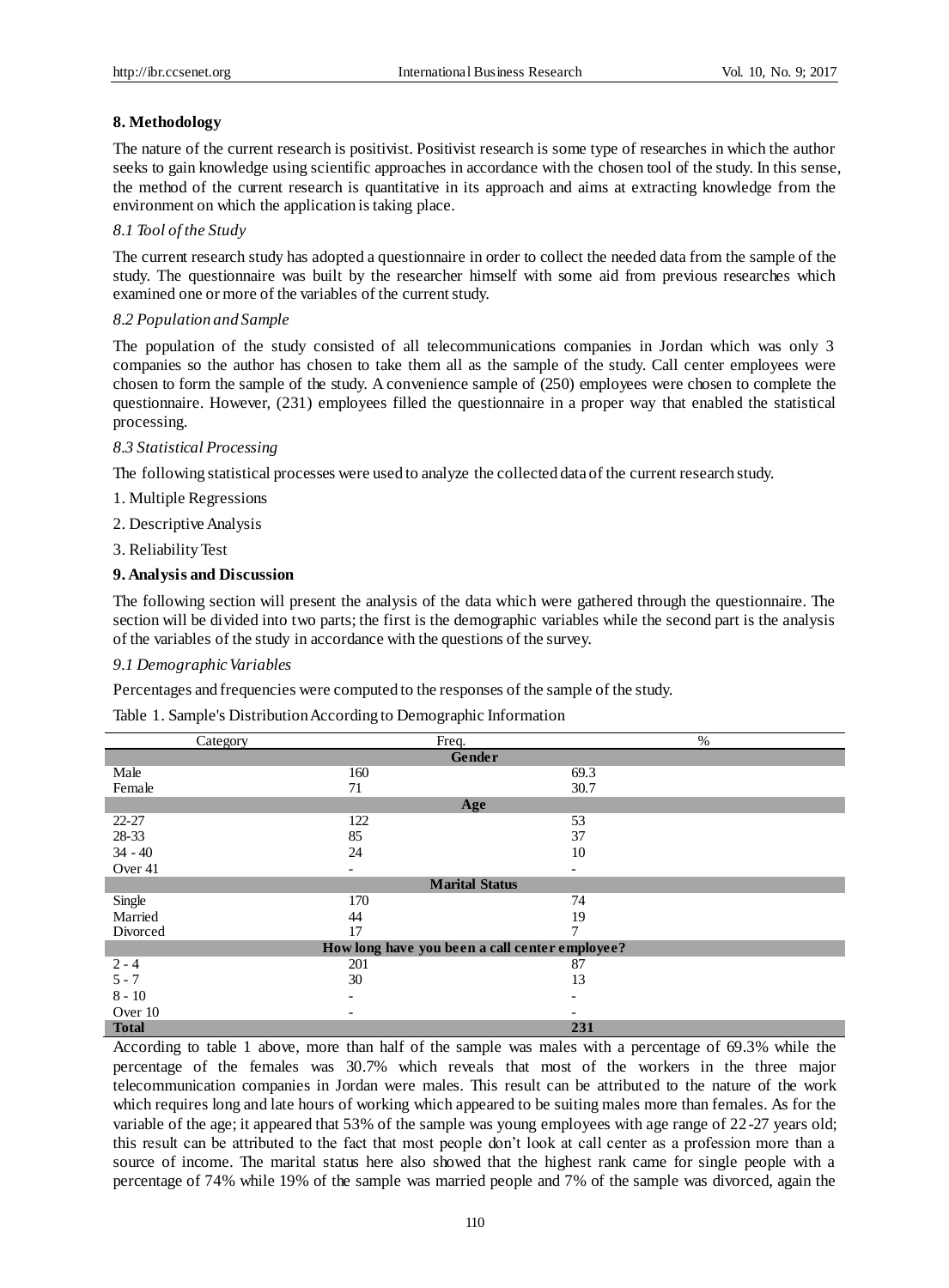result here matches the result of the age range. The question which was asked in the questionnaire: "How long have you been a call center employees?" assures what was mentioned before of the fact that people don't look at call center as a profession; it is more of a source of income or a temporary job with a percentage of 87% of the respondents who have been working as call center employee for 2-4 years and 13% worked from 5-7 years, none of the respondents spent more than 7 years in the job.

## *9.2 Variables of the Study*

The following table presents the descriptive analysis of the questionnaire paragraphs according to the responses of the sample.

Table 2. Descriptive analysis of questionnaire

|                                                                                 | N   | Minimum | Maximum | Mean   | Std.      |
|---------------------------------------------------------------------------------|-----|---------|---------|--------|-----------|
| <b>Performance</b>                                                              |     |         |         |        | Deviation |
| My job requirements go beyond my physical or mental duties                      | 231 | 1.00    | 5.00    | 3.8095 | 1.48268   |
| I tend to avoid my feelings at work when dealing with senior                    | 231 | 1.00    | 5.00    | 3.7359 | 1.47868   |
|                                                                                 |     |         |         |        |           |
| customers<br>I don't connect my feelings to the job that I do, it is just a job | 231 | 1.00    | 5.00    | 4.0563 | 1.31920   |
| I find it challenging when I face angry or unpleasant senior customers          | 231 | 1.00    | 5.00    | 3.8182 | 1.44818   |
| My company has trained me to deal with angry and dissatisfied                   | 231 | 1.00    | 5.00    | 3.8918 | 1.48074   |
| customers                                                                       |     |         |         |        |           |
| The feelings that I have for my job influences my personal life                 | 231 | 1.00    | 5.00    | 3.8701 | 1.48924   |
| The feelings that I have towards unpleasant customers influences my             | 231 | 1.00    | 5.00    | 3.7489 | 1.58723   |
| performance                                                                     |     |         |         |        |           |
| <b>Surface Acting</b>                                                           |     |         |         |        |           |
| I fake positive emotions if I had to with senior customers                      | 231 | 1.00    | 5.00    | 3.9091 | 1.41589   |
| I always get caught when faking emotions with customers                         | 231 | 1.00    | 5.00    | 3.8528 | 1.55059   |
| I will actively feel the required emotion of the organization, not only         | 231 | 1.00    | 5.00    | 3.6970 | 1.56148   |
| change my expression                                                            |     |         |         |        |           |
| I often take senior customers easily even if I was angry                        | 231 | 1.00    | 5.00    | 3.6883 | 1.54013   |
| I always fix my mood when dealing with senior customers                         | 231 | 1.00    | 5.00    | 3.6017 | 1.57613   |
| I always show emotions that I don't feel at work                                | 231 | 1.00    | 5.00    | 4.4805 | 1.05018   |
| <b>Deep Acting</b>                                                              |     |         |         |        |           |
| When I talk to a senior customer I always think of my parents to be             | 231 | 1.00    | 5.00    | 4.4589 | 1.07412   |
| patient with them                                                               |     |         |         |        |           |
| All of customers are the same so I show my true feelings                        | 231 | 1.00    | 5.00    | 4.2468 | 1.27336   |
| It is very easy for me to feel senior customers' emotion in the process         | 231 | 1.00    | 5.00    | 4.2121 | 1.36510   |
| of communication with them                                                      |     |         |         |        |           |
| The emotion I display before the customer is consistent with the                | 231 | 1.00    | 5.00    | 4.1732 | 1.36585   |
| abilities and the age of the customer not the regulations of the                |     |         |         |        |           |
| organization                                                                    |     |         |         |        |           |
| When I need display joyful emotion before the customer, I will                  | 231 | 1.00    | 5.00    | 4.1299 | 1.46273   |
| imagine the things in life which make me happy                                  |     |         |         |        |           |
| <b>Genuine Emotion</b>                                                          |     |         |         |        |           |
| I don't collocate my feeling according to the requirements of the job           | 231 | 1.00    | 5.00    | 4.2424 | 1.30621   |
| I always let the customer know what I really feel                               | 231 | 1.00    | 5.00    | 4.3247 | 1.18807   |
| I can't feel something and act something else                                   | 231 | 1.00    | 5.00    | 4.1991 | 1.35909   |
| I always hide my true emotions when I talk to a senior customer                 | 231 | 1.00    | 5.00    | 4.1342 | 1.41550   |
| I perform better when my supervisor knows my true feelings                      | 231 | 1.00    | 5.00    | 4.0649 | 1.51518   |
| Valid N (listwise)                                                              | 231 |         |         |        |           |

In analyzing the paragraphs that are related to the performance of the employees, and through the analysis in the above table (2), it was found out that the most influential paragraph of all was the  $3<sup>rd</sup>$  paragraph articulated "I don't connect my feelings to the job that I do, it is just a job" with a mean of 4.0563 which indicates that employees are trained not to connect their feelings to their job circumstances in order to achieve the best performance available. According to shmailan (2016) employees who connect their feelings to their jobs and tasks, or even show their feelings on their behavior towards the job tend to present a lower performance compared to those who separate between their real feelings and emotions. At the same time, Warholm (2010) noted that it is totally true to connect good feelings with the job but to a certain degree this may influence the performance of the employees because when the good feelings vanish from the job the performance of the employee will take another scheme and it will surely be badly influenced in a negative way.

The second variable of the study was the dimensions of the emotional labor which are the (surface acting, deep acting and the genuine emotion).

As for the variable of surface acting, as it is shown in the table above, the most influential paragraph appeared to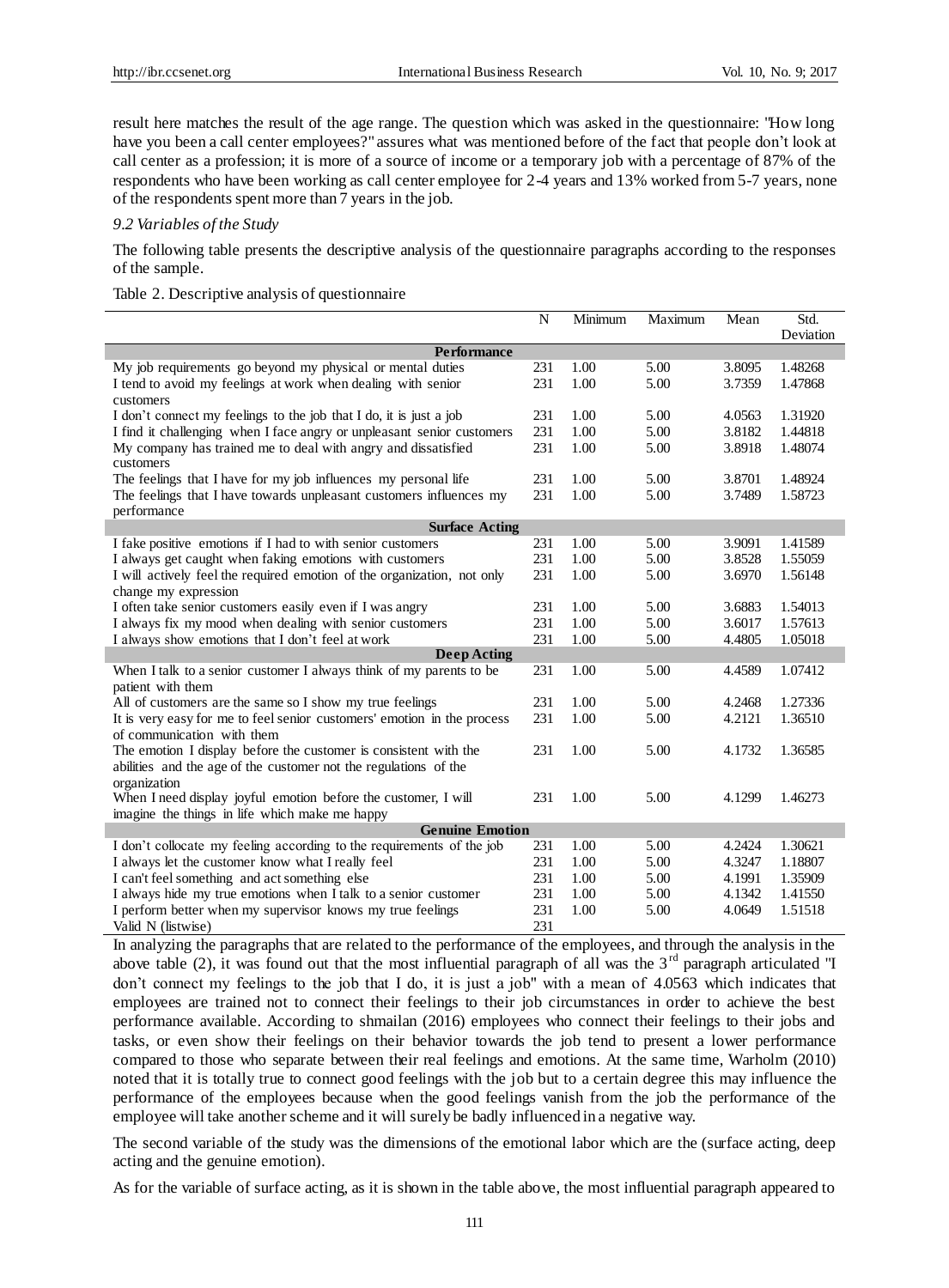be the 13<sup>th</sup> paragraph articulated "I always show emotions that I don't feel at work" with a mean of 4.4805. This matches the results which came in the performance variable meaning that employees at the call center tend not to connect their true feelings to the job in order to give a good performance to the organization. In that sense, Lutgen-Sandvik and Fletcher (2011) noted that there must be a space for positive emotions in the job that an individual doing; but the positive emotions that the employee show don't have to be their real and genuine emotions, it might come as a temporary set of emotions that the employee interact with in a positive way in order to perform better and deal with the nature of the job that they are supposed to do. From that point, it can be seen that showing unreal emotions don't mean that a person act in a certain way that might be fake; but it is more of building a set of emotions that ease the process on the employee and at the same time give a better performance.

The following variable in the analysis is the deep acting; in the analysis, it appeared that the most influential paragraph was the  $14<sup>th</sup>$  paragraph articulated: "When I talk to a senior customer I always think of my parents to be patient with them" with a mean of 4.4589. The idea behind the question was to match what came in the previous sections which revolve around building positive emotions in order to deal with a certain situation. In dealing with senior customers in the call center job; employees noted that they think of their parents in order to understand the situation of senior customers and help in understanding their attitude. In a report by Avaya (2011) it was highlighted that employees would be able to deal with any age range as long as they were aware of the fact that in a call center approach they are supposed to present the best customer experience there is. Being aware of that idea; employees would be able to connect the mission to the customer and help them.

The final variable here is the genuine emotion. In that variable, the most influential paragraph appeared to be the  $20<sup>th</sup>$  paragraph articulate: "I always let the customer know what I really feel" with a mean of 4.3247. This indicates that some employees tend to give out their true emotions and feelings through the job tasks knowing that it wouldn't be the best choice to go through but they still have no control over their feelings. This appeared in an argument by Sharma and Sharma (2015) noting that genuine emotions are not that much apparent in the job performance as it deals directly with the idea of real inner emotions that an individual goes through.

# *9.3 Reliability*

A reliability test was carried out using Cronbachs' alpha, to measure the internal consistency of a construct.

The recommended minimum acceptable limit of reliability (alpha) for this measure is (0.60). (Sekaran, 2003) The value was = 0.908 for the questionnaire. All values are accepted since they are more than 0.60.

Table 3. Reliability Statistics

| <b>Reliability Statistics</b> |                  |  |  |  |
|-------------------------------|------------------|--|--|--|
| Cronbach's Alpha              | N<br>ot<br>Items |  |  |  |
| 908                           | $\sim$<br>دے     |  |  |  |
| $\sim$ $\sim$                 |                  |  |  |  |

## *9.4 Regression*

The hypotheses of the study appeared as follows:

H01: There is a statistically significant influence of surface acting on the performance of the call center employees in dealing with senior citizens in telecommunication companies in Jordan.

H02: There is a statistically significant influence of deep acting on the performance of the call center employees in dealing with senior citizens in telecommunication companies in Jordan.

H03: There is a statistically significant influence of genuine emotion on the performance of the call center employees in dealing with senior citizens in telecommunication companies in Jordan.

Multiple regression is used to test above hypotheses, following results are found:

Table 4. Model Summary

| <b>Model Summary</b>                              |  |          |                   |                            |
|---------------------------------------------------|--|----------|-------------------|----------------------------|
| Model                                             |  | R Square | Adjusted R Square | Std. Error of the Estimate |
|                                                   |  | 406      | .398              | 74681                      |
| a. Predictors: (Constant), Genuine, Surface, Deep |  |          |                   |                            |

It is found out that R (0.637) is the correlation of the independent variables and the dependent variable. Also it is found that R Square (0.406), what the results mean is that (40.6 %) of the variance (R-Square) in the dependent variable has been significantly explained by the independent variables.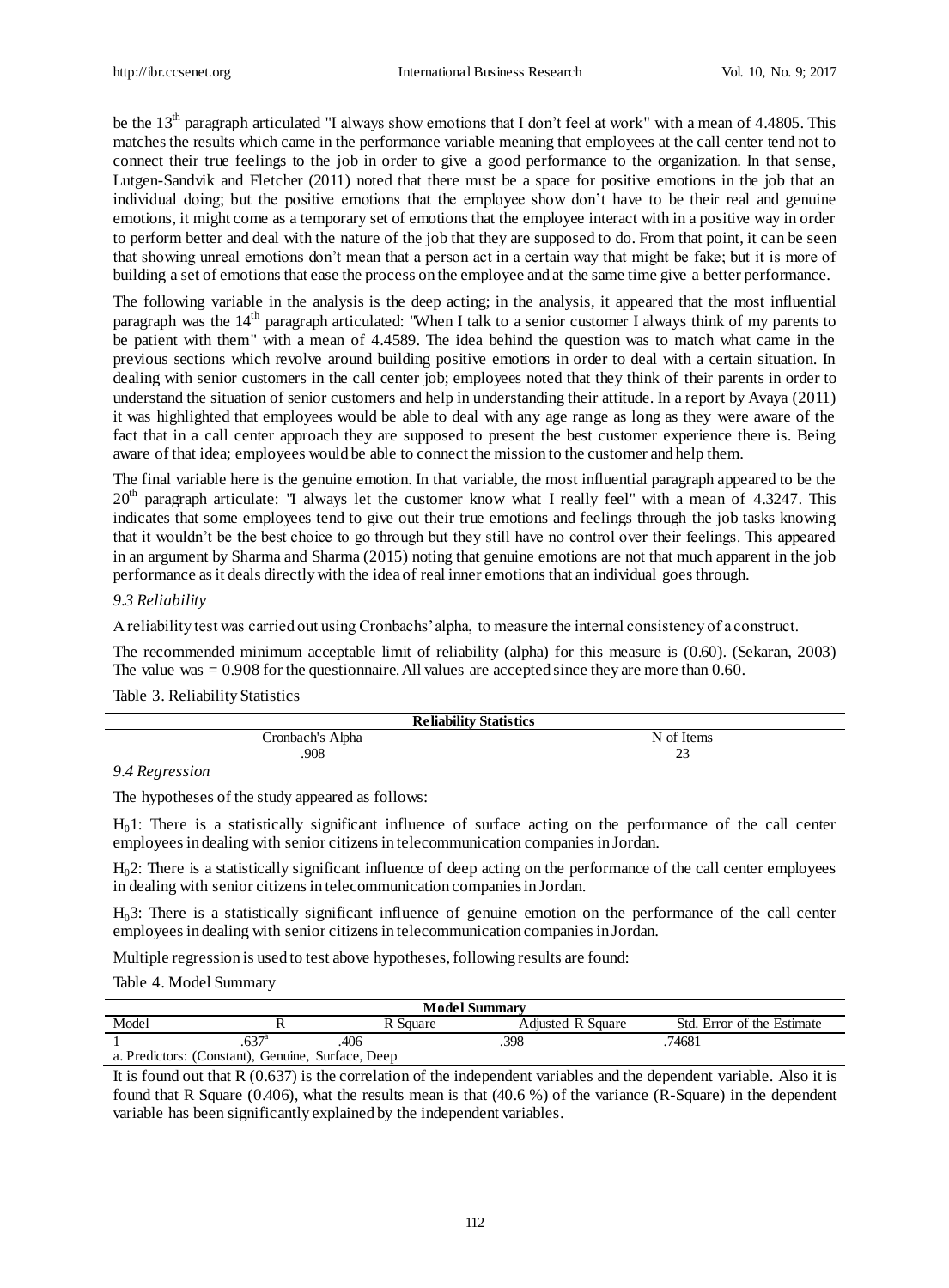#### Table 5. ANOVA

| Model                                             | Sum of Squares | df  | Mean Square |        | Sig.              |
|---------------------------------------------------|----------------|-----|-------------|--------|-------------------|
| Regression                                        | 86.600         |     | 28.867      | 51.758 | .000 <sup>a</sup> |
| Residual                                          | 126.602        | 227 | .558        |        |                   |
| Total                                             | 213.202        | 230 |             |        |                   |
| a. Predictors: (Constant), Genuine, Surface, Deep |                |     |             |        |                   |

b. Dependent Variable: dep

Above table shows that F- value= 51.758 is significant at 0.05 level, that there is a statistically significant effect of independent variables on the dependent variable.

Also according to the coefficient test below; it was found that t \_value for independent variables (Surface and Deep) are significant at 0.05 levels, that means there is significant effect of each of them on the dependent variable.

Table 6. Coefficient Test

| Model |                 | <b>Standardized Coefficients</b> |
|-------|-----------------|----------------------------------|
|       |                 | Beta                             |
|       | (Constant)      |                                  |
|       | Surface         | .406                             |
|       |                 | .296                             |
|       | Deep<br>Genuine | .051                             |

According to Liu (2013); the training that the call center employees are subjugated to through their career path is based on the surface acting for the sake of being able to deal with all types of customers and specifically the senior ones bearing in mind their comprehension abilities and the fact that they might be dealing with something that they don't understand.

#### **10. Findings and Conclusion**

The current research study aimed at examining the emotional labor with its dimensions (surface acting, deep acting, and genuine emotion) and its influences on the performance of the call center employees when dealing with senior citizens. A questionnaire was used o a total of (231) call center employee in three major telecommunications companies in Jordan. the results of the study that in order to keep up the good performance; employees stick with the surface acting which refers to showing positive emotions through the changes in the external appearances like (facial gestures, motions, or voice tone).

Emotional labor is one of the factors that influence many aspects of the business. It can influence the employees' performance, organizational performance, organizational outcomes, and brand image among customers.

The concept of emotional labor along with its dimensions (surface acting, deep acting, and genuine emotion) that the employee show to customers can influence the overall evaluation of the service and the organization in general. Positive feelings and emotions can deeply change the evaluation of the service among customer; when an employee deals in a positive way an angry customer there would be a space for a certain degree of understanding and appreciation of the error that took place and a chance to regain the trust of the customer.

.According to the analysis of the study; the following set of findings was reached:

1. The sample of the study appeared to be facing a problem when dealing with emotions towards their job. Most of them appeared to be struggling in having the appropriate feelings towards the appropriate situation which influence their performance as they relied more on their feelings towards their job.

2. Individuals who had a certain level of management over their feelings had the chance to cope with their job and present the suitable emotions regardless of what they really feel.

3. Surface acting appeared to be the most influential dimensions of the chosen dimensions of emotional labor. Basically, surface acting refers to the state of 'faking' positive emotions when dealing with senior customers putting into perspective the nature and the abilities of this segment of the society in understanding technological terms and devices.

4. Thinking of appositive idea appeared to be a very good approach to overcome feelings of anger or distress during the working day for call center employees.

5. The training that companies provide for employees is one of the most important steps that frames their performance and guarantee the best outcomes of them.

6. The support of the supervisor 'management' is a very beneficial idea to support employees whose emotional labor has delivered them to emotional exhaustion.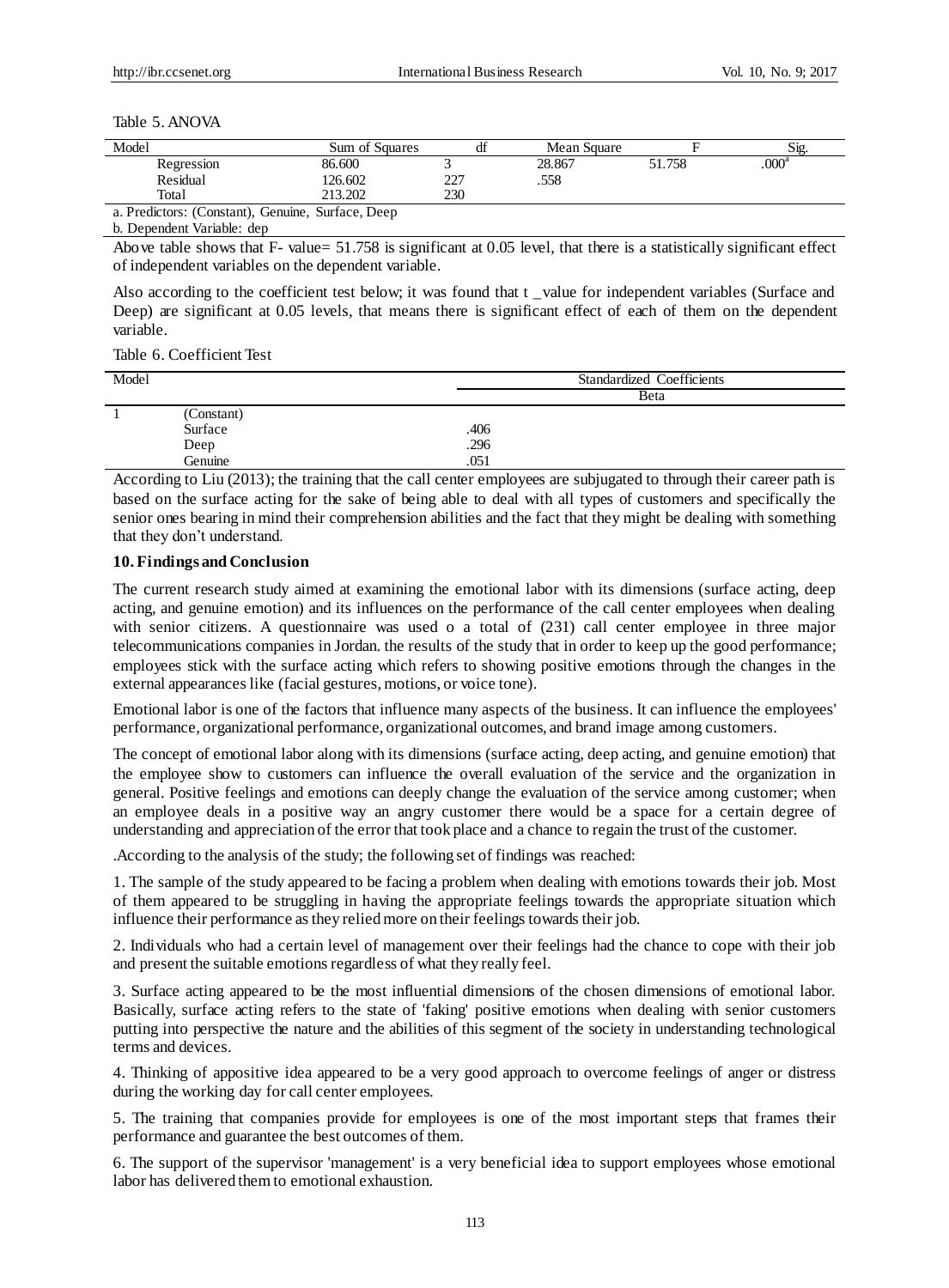7. There can be a space where employees can depend on the genuine emotions with their management but stick to the surface acting with the customers; this can be seen as a form of relief for employees to blow off some steam.

8. Most of the individual who appeared to be influenced by the emotional labor was females, while males were able to neglect their feelings and do what has to be done by them.

9. Most employees prefer to show fake feelings rather than actual genuine feelings in order to complete their job and reach the outcomes that are needed from them.

#### **11. Future Recommendations**

According to the conclusion, and looking at the findings of the study; the author recommends the following:

1. Training is a key factor in dealing with customers; employees must be trained on how to deal with angry or dissatisfied customers in a way that may resolve the problem without influencing the feelings of the employees.

2. Call center workers deal with different segments of the society, they are exposed to many types of people which in its turn may leave an influence on their personalities and may put them off working in such field; it is recommended that special rehabilitation programs must be built to train and guide people who work in that field.

3. All service organizations that have a call center must encourage their employees to stick to a certain degree of embracement with the customers so as to avoid emotional exhaustion among employees.

4. A smart employee would definitely develop emotions for their job and get attach to it as a daily activity that they do for a living; but, there shouldn't be a chance for the emotional labor to lead the employee to the state of emotional burnout which will influence their performance on the long run.

#### **References**

- Ashforth, B., & Mael, F. (1989). Social identity theory and the organization. *Academy of Management Review, 14,* 20-39.
- Avaya. (2011). *Balancing Call Center Efficiency and the Customer Experience*. [online] Available at: http://www.icmi.com/~/media/Files/Resources/Research/Balancing\_Call\_Center\_Efficiency\_and\_the\_Cust omer\_Experience\_Research\_Report.ashx [Accessed 17 Jan. 2017].
- Brotheridge, C., & Lee, R. (2003). Development and Validation of the Emotional Labour Scale. *Journal of Occupational and Organizational Psychology*, *7*(6), 365-379. https://doi.org/10.1348/096317903769647229
- Brotheridge, C., & Grandey, A. (2002). Emotional Labor and Burnout: Comparing Two Perspectives of "People Work". *Journal of Vocational Behavior*, *60*(1), 17-39. https://doi.org/10.1006/jvbe.2001.1815
- Burke, P. (1991). Identity processes and social stress. *American Sociological Review*, *5*(6), 836-849. https://doi.org/10.2307/2096259
- Chao, X., Xinmei, X., & Zizhen, X. (2013). Emotional Labor Strategies and Service Performance: The Mediating Role Of Employee Creativity. *The Journal of Applied Business Research*, *29*(5).
- Choi, Y., & Kim, K. (2015). A Literature Review of Emotional Labor and Emotional Labor Strategies. *Universal Journal of Management*, *3*(7), 294-301. https://doi.org/10.13189/ujm.2015.030704
- Choi, Y., Kim, K., & Kim, S. (2014). A Study on the Concept, Dimensions and Consequences of Emotional Labor. *SIJ Transactions on Industrial, Financial & Business Management*, *2*(3).
- Chu, K. (2002). *The Effects of Emotional Labor on Employee Work Outcomes*. PhD. Faculty of the Virginia Polytechnic Institute and State University.
- Dobre, O. (2013). Employee motivation and organizational performance. *Review of Applied Socio-economic Research*, *5*(1), 53-56.
- Goodwin, R., Groth, M., & Frenkel, S. (2011). Relationships between emotional labor, job performance, and turnover. *Journal of Vocational Behavior*, *79*(2), 538-548. https://doi.org/10.1016/j.jvb.2011.03.001
- Grandey, A. (2000). Emotional regulation in the workplace: A new way to conceptualize emotional labor. *Journal of Occupational Health Psychology*, *5*(1), 95-110. https://doi.org/10.1037/1076-8998.5.1.95
- Hochschild, A. (1979). Emotion Work, Feeling Rules, and Social Structure. *American Journal of Sociology*, *85*(3), 551-575. https://doi.org/10.1086/227049
- Hochschild, A. (1983). *The managed heart: Commercialization of human feeling*. Berkeley: University of California Press.